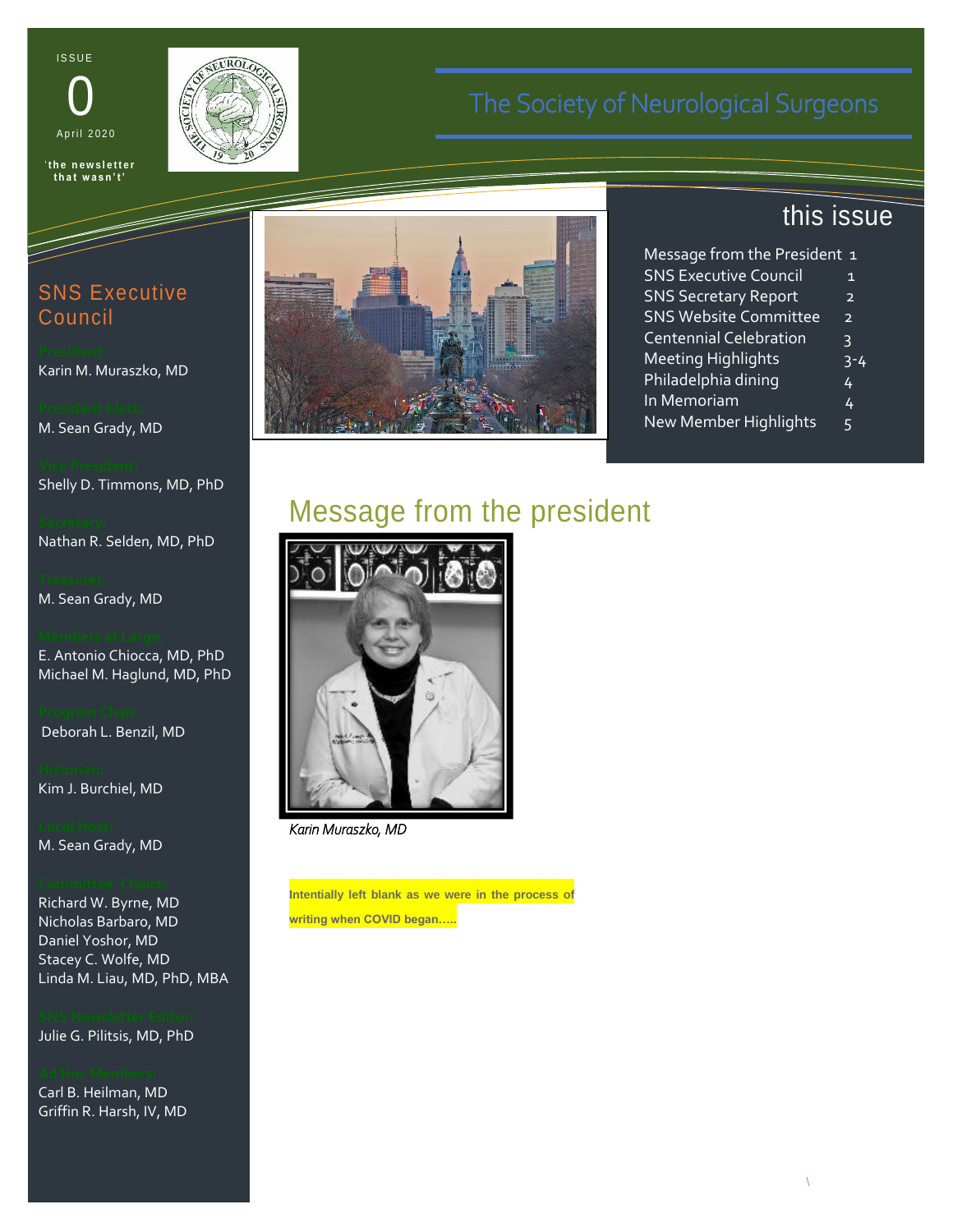## SNS Website Committee By Sepideh Amin-Hanjani, MD

As a new ad hoc committee, we were formally charged in late 2017 to update and help administer the Society's website. The first task was populating the Committee with standing members and now includes Sepideh Amin-Hanjani (Chair), Randy Jensen (Program Director Tool Kit editor, Lola Chambless (Toolkit wellness curriculum), Ciaran Powers (Toolkit faculty development), Scott Simon (Web platform consultant), in addition to Stacey Wolfe (Medical Student Committee liaison), Gregory Zipfel (CORE Resident Courses SubCommittee liaison), Michael Lemole (Historian liaison) and Kathy Guzman (ARANS liaison).

First we developed the new PD toolkit which provides vital resources, templates and residency materials for Neurosurgery Program Directors. We then partnered with the CNS to update our user experience and site with the modern up-to-date look and functionality that will best serve our membership, with information in easy-to-navigate and intuitive locations.

The public facing side allows quick links to medical student, resident and fellowship/CAST content. On the member login side, access to the PD toolkit materials and to member account information registration and dues functions. Thanks to our hardworking committee, and Nate Selden and CNS staff for their ongoing efforts!

Please contact me if you are interested in volunteering to serve on this group.

Overall, the committee hopes that the updated website provides the content and accessibility to enhance our members' roles in neurosurgical education. We invite you to explore the site at [www.societyns.org,](http://www.societyns.org/) and welcome any suggestions or feedback!

## SNS Secretary's Report by Nathan Selden, MD, PhD

The 2019-20 year has been a very busy year for SNS. As we approach an historic 100-year anniversary, the world's oldest neurosurgical society has undertaken a complete infrastructure re-organization. The SNS has also re-focused squarely on its mission of residency and fellowship education and academic program leadership and governance.

In September 2019, the SNS moved its administrative infrastructure to two new locations. Membership and meeting services as well as the offices of the SNS treasurer and secretary are housed at the Congress of Neurological Surgeons, in Schaumburg, Illinois. Administrator Liz Frale supervises SNS activity in Schaumburg, with help from Lisa O'Brien and other members of the CNS team. The office of the SNS Committee on Advanced Subspecialty Training (CAST) is now housed at the American Board of Neurological Surgery in Rochester, Minnesota. CAST Coordinator Linda Kvall-Boynton manages CAST activities with input from Betsy Koehnen and the ABNS administrative team.

We are working to improve our communication through improved websites and this newsletter led by Dr. Sepi Amin-Hanjani and Dr. Julie Pilitsis respectively. On the SNS website (at [www.societyns.org\)](http://www.societyns.org/) contains listings for these and many other busy committees and activities, the latest update of the Program Director's Toolkit, and both annual meeting and historical archives. New SNS members are encouraged to volunteer for the following working committees:

, letatio conventio. Letalis nibh iustum transverbero bene,

- Medical student education
- Research
- Resident courses
- Curriculum

Newsletter

Website

The SNS also continues to coordinate with other key organizations that are involved in resident training. The SNS President convenes regular meetings of these 'One Neurosurgery Summit' organizations, including the ABNS, RRC, AANS, CNS, the American Academy of Neurological Surgery, and the AANS-CNS Washington Committee. Recent topics addressed include:

- Conflict of interest in residency and fellowship training
- Harassment and professional behavior
- Timing of fellowship training
- Maintenance of certification-continuing certification reform
- NINDS funding of neurosurgery research
- A strategic plan for the house of U.S. neurosurgery

The SNS is also the program directors' society for neurological surgery, playing a pivotal role in determining the content and format of residency and fellowship education and representing neurosurgery at the Organization of Program Director Societies (OPDA). Our OPDA representative, Dr. Cormac Maher, is leading neurosurgery's participation in a new ACGME effort to create a national quality and safety curriculum for residency training. The SNS also sponsors the Association of Residency Administrators in Neurological Surgery (ARANS) and convenes a joint meeting of program coordinators and directors prior to the opening reception of the SNS Annual Meeting each year.

All of the SNS officers and Executive Council members are interested in hearing your input regarding the work of the Society and thank you for your ongoing support of our mission. We look forward to seeing you at the 100<sup>th</sup> Anniversary Annual Meeting in Philadelphia!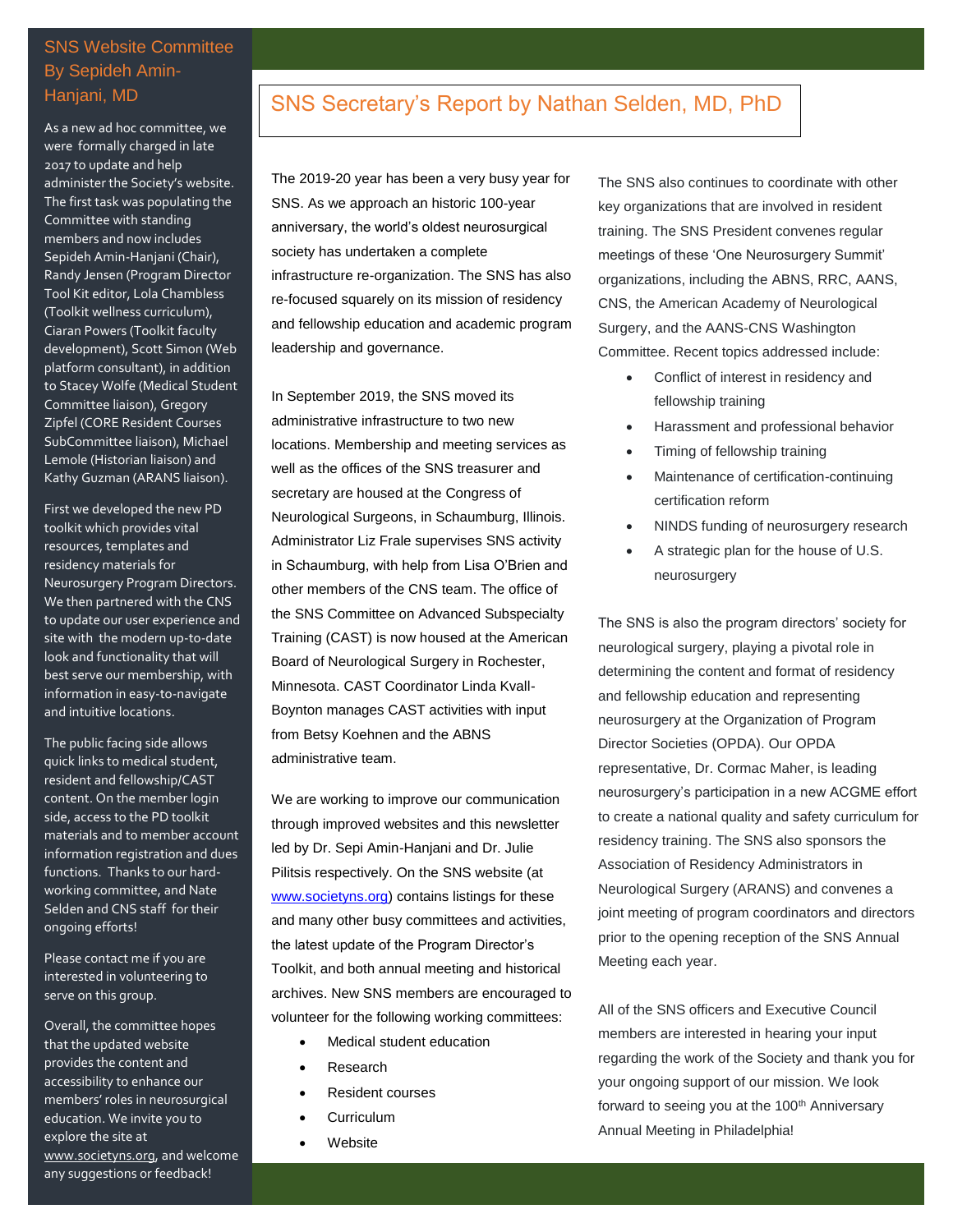

The University of Pennsylvania's Department of Neurosurgery is thrilled to host the 100<sup>th</sup> Anniversary meeting of the Society of Neurological Surgeons in Philadelphia this year and looks forward to having you visit our historical city. The meeting venue is the Logan Hotel, formerly the Four Seasons, located just off Benjamin Franklin Parkway and squarely in the city's arts and cultural hub. World famous museums such as the Rodin, the Barnes and the Philadelphia Art Museum are all in very close proximity, as is the Franklin Institute. Our nation's origin story is on display in Old City where the Liberty Bell, Independence Hall the Constitution Center, and Elfreth's Alley, our nation's oldest residential street are among many famous places from our history.

The social program starts Saturday night at the Logan with a cocktail reception and light hors d'oeuvres with entertainment by the Neurosurgery Jazz band. On Sunday, dinner is planned at the Mütter Museum of the College of Physicians of Philadelphia, a half mile walk from the Logan (bus

transportation will be available). Monday, we are tentatively scheduling a walk/run down the Franklin Parkway (1 mile each way) to the "Rocky" steps, now a classic destination in Philadelphia. For those of you looking for a longer run or getting on a bike, head for Boathouse Row (bike rentals available) on the Schuylkill where there is a bikeway and running path all the way to Valley Forge (21 miles). Monday night's dinner will be at the National Constitution Center, an appropriate location for this election year and in the heart of Old City. The evening events are business casual attire. Registered partners will have opportunities for major art museum tours, seeing Old City, having lunch at Reading Terminal Market or a scenic walk along Boathouse Row on the Schuylkill. The Logan offers a full gym and an outstanding spa. The weather is typically very pleasant in the mid 70' in the day. We are very excited to welcome you to Philadelphia. Register at [https://www.societyns.org/2020-annual](https://www.societyns.org/2020-annual-meeting)[meeting](https://www.societyns.org/2020-annual-meeting)

#### transportation will be available). Plan your travel to catch all the outstanding "Higher Education" offerings

- o *Friday –* Program Coordinators meeting at the Sonesta (a 5 minute walk from the Logan)
- o *Saturday* is programming targeted to Program Coordinators and Directors but meaningful to all who train residents at the Logan
- o *Sunday* a very special local host program (not to be missed) at UPenn Campus and discussion of Ethics and Professionalism
- o *Monday morning* focuses on the Culture of Leaning and Excellence and will include the historic presidential address at the Logan
- o *Monday afternoon* moves onto the topic of Cultural Competence including our Keynote Speaker and the Grossman Award
- o *Tuesday morning* is essential listening about Reaching Higher Ground by dealing with and overcoming tragedy
- Make reservations for Saturday dinner with friends at one of Sean's recommendations restaurants

**Centennial Celebration: History, Mentors, and our Future By Deborah L. Benzil, MD Chair Scientific Program Committee**

### **(Committee members-Matthew Ewend MD, Judy Huang MD)**

The Society of Neurological Surgeons was founded 100 years ago-this year's annual meeting will celebrate that heritage while providing outstanding educational program on the theme "Higher Education" chosen by SNS President Dr. Karin Muraszko. This is truly a once in a lifetime opportunity that every SNS member should attend.

### *Here are key things to know BEFORE you arrive:*

Honor your mentor is a subtext of the whole event.

Please invite your non-SNS member mentors to join you

Encourage your SNS member mentors to attend

[Dr. Kim Burchiel,](https://www.ohsu.edu/brain-institute/meet-dr-kim-burchiel) SNS Historian, will unveil over 2 hours of mentor tributes submitted by SNS members

Full tribute will run continuously during Sunday evening gathering at the Mutter Museum

Contact Dr. Kim Burchiel [\(burchiek@ohsu.edu\)](mailto:burchiek@ohsu.edu) for more information. On Honor your mentor.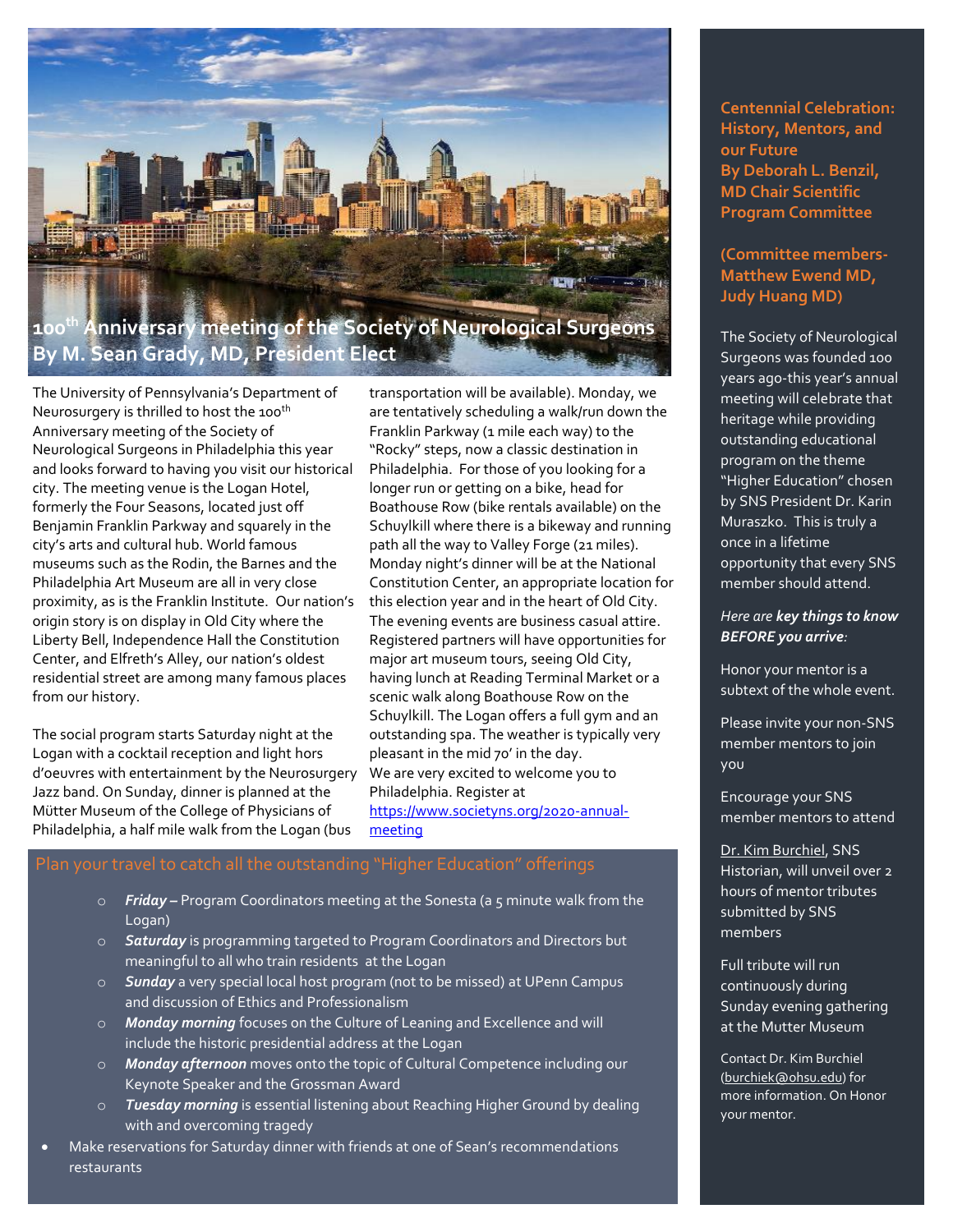## Join us for these incredible key Speakers!

[Stephen Starr,](https://starr-restaurants.com/) American Restaurateur

Grossman Lecture: [Huda Akil,](http://www.mbni.med.umich.edu/mbni/faculty/akil/akil.html)  [PhD,](http://www.mbni.med.umich.edu/mbni/faculty/akil/akil.html) Gardner C. Quarton Distinguished University Professor of Neurosciences

[Sigal Barsade,](https://mgmt.wharton.upenn.edu/profile/barsade/) Joseph Frank Bernstein Professor, Wharton Management

Astronaut and Physician [James](https://ihpi.umich.edu/our-experts/jbagian)  [Bagian, MD](https://ihpi.umich.edu/our-experts/jbagian)

RRC Executive Directo[r Pamela](https://www.linkedin.com/in/pamela-derstine-2847409/)  [Derstine, PhD](https://www.linkedin.com/in/pamela-derstine-2847409/)

[Jody Foster MD](https://www.med.upenn.edu/professionalism/foster.shtml) and [Beulah Trey](https://www.usa.vectorgroupconsulting.com/meet-our-team)  [PhD-](https://www.usa.vectorgroupconsulting.com/meet-our-team)specialists in achieving optimal professionalism

[Reshma Jagsi, MD,](https://medicine.umich.edu/dept/radonc/reshma-jagsi-md-dphil) Newman Family Professor of Radiation Oncology

[Eve Higginbotham, MD](https://www.med.upenn.edu/evpdean/higginbotham.html) Vice Dean Perlman School of Medicine

ACGME Leade[r Kevin Weiss, MD](https://www.acgme.org/About-Us/Board-and-Staff/Executive-Staff/Executive-Staff-Bio/ArticleID/133/Kevin-B-Weiss-MD)

University of Pennsylvania leaders J Larry Jameson, Kevin Mahoney, Peter Quinn and Cynthia Morgan

### *In Memoriam*

#### **Norman C. Hill, MD: 1928-2020**

Born and educated in Winnipeg where he was an award-winning medical student at the University of Manitoba, graduating in 1952. During residency at Mayo, he won the American Academy of Neurological Surgery Award. Dr. Hill returned to Winnipeg in 1958 where he became chief of the neurosurgical service and built a modern, subspecialized and interdisciplinary clinical neurosciences program that he led for almost 40 years. He was known for his humor and love of family.

# A biased insider's guide to Philadelphia dining *by M. Sean Grady, MD, President Elect/Treasurer*

The Philly cheesesteak is iconic but the dining scene in Philadelphia has undergone a major renaissance in the past 20 years, leading to the region becoming a dining destination on par with New York, San Francisco and Chicago. You won't be able to get to them all, so choose wisely!

Zahav: The 2019 James Beard award winner for the best restaurant in the US. An Israel menu theme- make reservations early and go for the lamb shoulder and hummus! <http://www.zahavrestaurant.com/>

Philly Cheesesteak: Lots of choices here and these include the roast pork sandwich with broccoli rabe and sharp provolone. The so called inventors are in dispute, but Geno's <https://www.genosteaks.com/> or Pat's <https://www.genosteaks.com/> are very well known. Don't forget to learn how to order "wit or wit out". For my money though, it's <https://www.johnsroastpork.com/>. They're only open Tuesday- Saturday, 9-7 and trust me, go for the roast pork. One/year is about right.

Jean Georges Philadelphia is the latest addition for fine dining with spectacular views from the 59th floor of the new Comcast building, located as part of the new Four Season[shttps://www.fourseasons.com/philade](https://www.fourseasons.com/philadelphia/dining/restaurants/jean-georges-philadelphia/) [lphia/dining/restaurants/jean-georges](https://www.fourseasons.com/philadelphia/dining/restaurants/jean-georges-philadelphia/)[philadelphia/](https://www.fourseasons.com/philadelphia/dining/restaurants/jean-georges-philadelphia/)

Everyone loves Italian! Osteria <https://www.osteriaphilly.com/> does a great job and has some spectacular pizza as well.

If you're looking for the nation's best pizza (as called by Bon Appetit), you're looking for Pizzeria Beddia https: [//www.](https://www.pizzeriabeddia.com/) [pizzeriabeddia.com/](https://www.pizzeriabeddia.com/) in Fishtown- our answer to Brooklyn, and a lot less expensive.

Spine Neurosurgeons, heads up: the best steak house in town is either Butcher and Singer <https://butcherandsinger.com/> in Center City or Barclay Prim[e https://barclayprime.com/](https://barclayprime.com/) on Rittenhouse Square. Both of these are part of the Steven Starr empire, he's one of our featured guest speakers at the meeting.

And speaking of Steven Starr, Parc is his classic French bistro on Rittenhouse Square [https://parc](https://parc-restaurant.com/)[restaurant.com/](https://parc-restaurant.com/) and likely his most successful restaurant to date.

And what about the vegan neurosurgeons out there? Vedg[e https://www.vedgerestaurant.com/](https://www.vedgerestaurant.com/) is in Center City and does astonishing things without any animal products whatsoever!

Finally, there are some great places to get a bite to eat in the Reading Terminal Market <https://readingterminalmarket.org/> just a 15 minute walk from the Logan. You'll need the exercise!



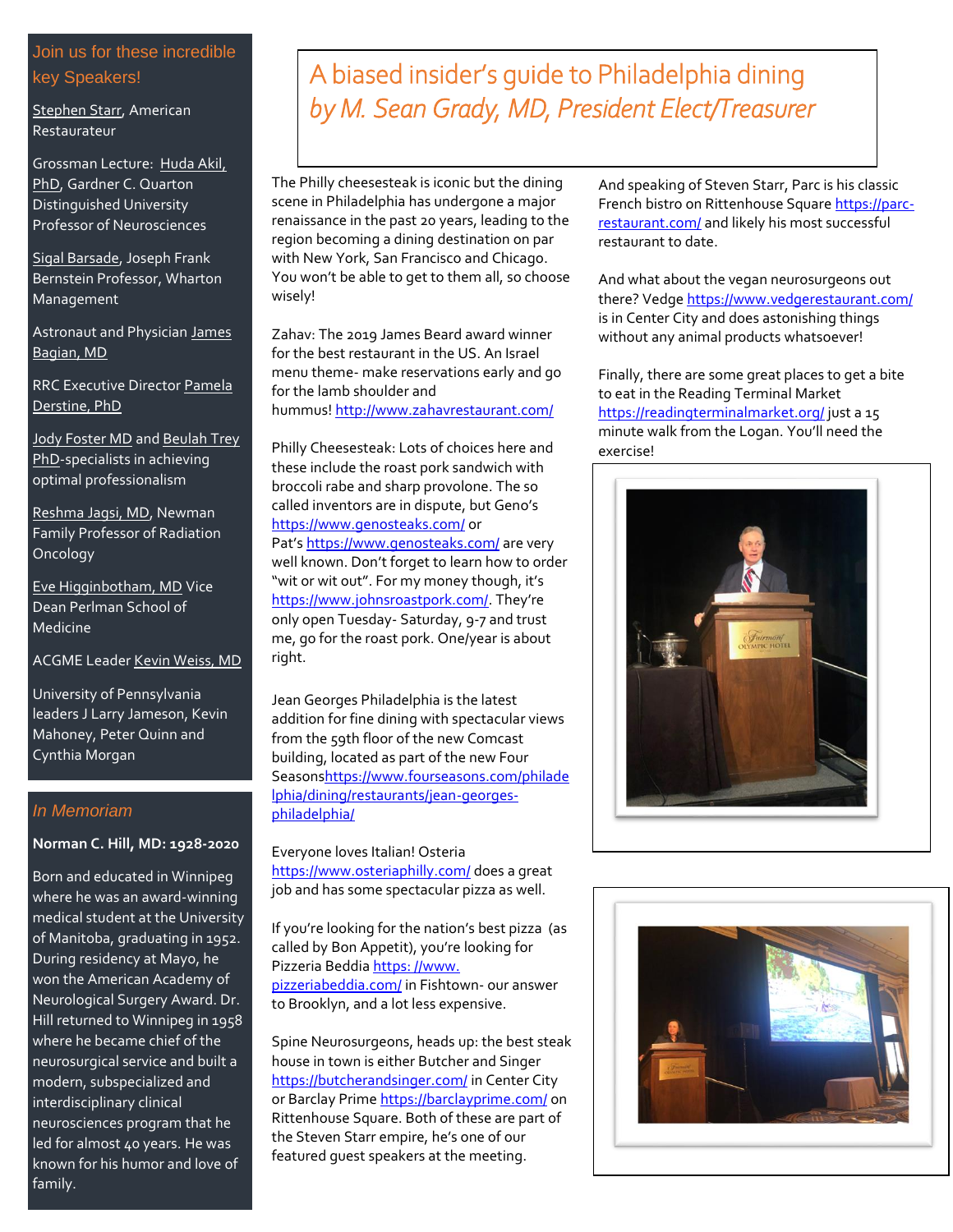# NEW 2019 MEMBER PROFILE HIGHLIGHTS

**Warren W. Boling, MD**. is Chairman of the Department of Neurosurgery and Residency Program Director at Loma Linda University and Chief of Neurosurgery at Loma Linda University Hospital. He has a dedicated interest in improving the lives of people with epilepsy and in elevating the medical and surgical treatment of neurological diseases in underserved regions of the world. Dr. Boling had developed the first surgery for epilepsy program in East Africa.

**Aaron A. Cohen-Gadol, MD**. is a professor at the Department of Neurosurgery, director of Neurosurgical Oncology and its fellowship, and Co-director of the Signature Center for Brain and Neurological Tumors at Indiana University. His clinical research interests include neurosurgical operative anatomy using virtual reality and advanced three-dimensional modeling, innovative operative approaches to deep lesions, and intraoperative fluorescence/mass spectroscopy. His basic science research is focused on novel drug therapies for glioblastoma and has published more than 450 publications on that subject.

**Curtis E. Doberstein, MD**. is director of the Neurosurgery Residency Program and professor of neurosurgery at The Warren Alpert Medical School of Brown University. He specializes in the surgical treatment of cerebrovascular disease and skull base tumors and is director of the cerebrovascular and skull base surgery programs at Brown. He has research interests in occlusive cerebrovascular disease and ischemic cell death and has been nominates as a top neurosurgeon by his peers in Rhode Island Monthly for over 20 years.

**Chirag D. Gandhi, MD**. is Professor of Neurosurgery, Neurology, and Radiology and Director of Neurosurgery for the Westchester Medical Center Health Network. His main clinical and research focus is in patients with cerebrovascular disorders, with an interest in cerebral aneurysms, AVMs, and stroke. He has over 150 peer-reviewed publications and has dedicated much of his career to educating medical students, residents, and fellows and focusing on delivery of high-quality neurosurgery through an entire health network.

**Anand V. Germanwala, MD**. is an Associate Professor in the Departments of Neurological Surgery and Otolaryngology at the Loyola University Chicago Stritch School of Medicine and Neurological Surgery Residency Program Director and Chief of Neurological Surgery at the affiliated Edward Hines, Jr. VA Hospital. He specializes in the treatment of patients with brain tumors, especially those involving the cranial base and maintains a federally funded laboratory investigating genetics of skull base tumors. He has been recognized by the CNS as one of ten emerging leaders through the Vanguard Leadership Award in neurosurgery.

**Costas G. Hadjipanayis, MD, PhD**. is a Professor of Neurosurgery and Oncological Sciences at the Icahn School of Medicine at Mount Sinai. He also serves as Chair of the Department of Neurosurgery at Mount Sinai Union Square/Beth Israel and as Director of Neurosurgical Oncology for the Mount Sinai Health System in New York City. He is a neurosurgeon-scientist with a focus on novel translational treatments of brain tumors was the first to use Gliolan and perform FGS on a glioma patient in the US in 2011. One of his most notable accomplishments was leading the FDA approval in the US of 5-ALA (Gleolan) for glioma surgery in June of 2017.

**Matthew Allan Hunt, MD**. Dr. Hunt is an adjunct professor of neurosurgery at the University of Minnesota Department of Neurosurgery and with a practice in the community which includes brain tumor and spine surgery. While at the University he developed NeuroSafe, a department-sponsored national conference dedicated to quality and safety in neurosurgery and worked as part of a multi-disciplinary team treating pet dogs with spontaneous brain tumors as a model of human disease.

**Line G. Jacques, MD**. is the Vice-chair of the Department of Neurological Surgery at the School of Medicine at the University of San Francisco, and recently received the John Adams Endowment for Peripheral Nerve and Pain Research. She is known nationally and internationally for her lecturing and teaching and has a keen interest in Neuromodulation and Peripheral Nerve surgery. She is the current Chair of the Division of Spine and Peripheral Nerve (Peripheral Nerve Section) and has numerous publications and book chapters and is a peer reviewer or deputy editor for 13 different journals.

**Alexander Arash Khalessi, MD** has been with the University of California, San Diego since 2011 where he was charged with developing a destination cerebrovascular service. He led UC San Diego's recognition as the third comprehensive stroke center in the country and ultimate expansion to one of few health systems nationally with two comprehensive stroke centers in both Hillcrest and La Jolla. He is now Chair of the Department of Neurological Surgery at UC San Diego. Dr. Khalessi directs national and international courses, including the intermediate resident course for the Society of Neurological Surgeons. He has published over 130 peer reviewed papers and monographs with over 175 abstracts and presentations and has served as principal or co-investigator of more than 15 clinical trials and grants. His translational research interests include the impact of neurovascular devices on endothelial cell biology.